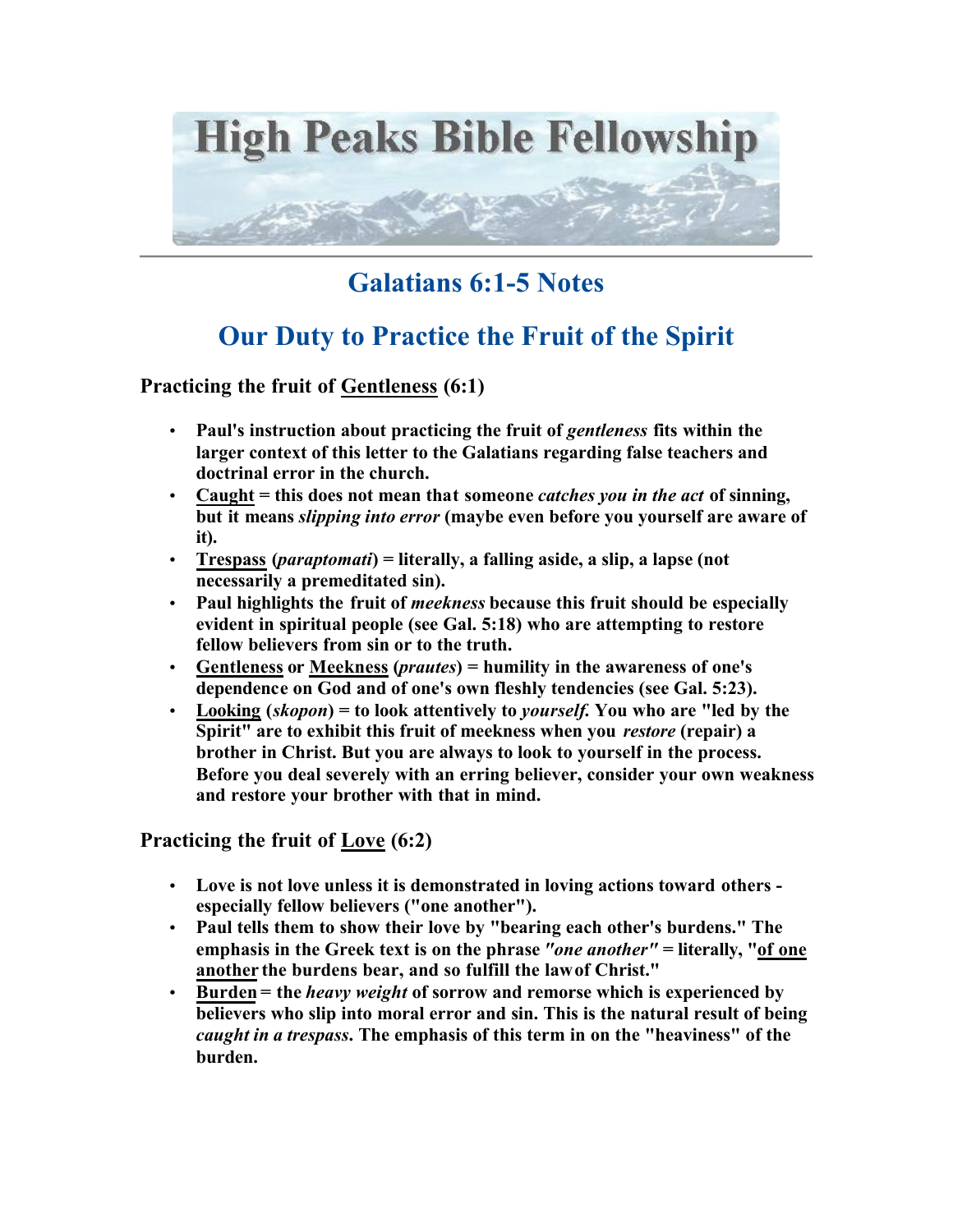• **The law of Christ = "to LOVE one another" (see John 13:34-35). This differentiates Christ's disciples from those of Moses. The other "fruits" of the Spirit (Gal. 5:22-23) could be considered corollaries of the law of Christ.** 

**Pride stands in the way of good spiritual conduct (6:3-4)**

- **For... Paul gives the reason for his previous statements. Pride and haughtiness stand in the way of the kind of loving actions that God desires for them. So, Paul discourages them from having high opinion of themselves.**
- **"Thinks he is something when he is nothing" = Paul could have said, "Thinks he is a** *big* **number when he is really** *not even one***!" We are not to hold a high opinion of ourselves because this is deception = to lead one's own mind astray, be unable to make a realistic assessment of himself, not be able to evaluate his own character.**
- **"But..." =** *in contrast to this* **we must examine (accurately assess) our own character and focus on what God is doing in us and through us rather than what we ourselves can do. Anything else is worthless - especially our own fleshly works and self-effort.**
- **If we hold a realistic opinion of ourselves, we can** *boast* **(be confident) in knowing ourselves while avoiding the trap of comparing ourselves with others. We also deceive ourselves when we compare ourselves with others (see Second Corinthians 10:12).**

**God will hold us responsible for our own actions (6:5)**

- **"For..." = the reason why we should do what Paul has just said. In this verse Paul apparently quotes a common proverbial saying which means, "Every man shall have his due."**
- **None of us will be able to claim superiority over anyone else, because each person's self-examination will reveal flaws enough of our own, apart from comparison with anyone else. God does not compare us with our fellow believers. He does not judge us by the standard of others' conduct. He holds us accountable to the standard of His righteousness.**

**Be led by the Holy Spirit - strive to follow Him and submit to His leading - so that you will be in a position to restore a fellow believer who may slip into error. We must always be aware of our own weakness and our tendency to think too highly of ourselves in comparison with others. We must keep our focus on God and what He is doing in and through us.**

## **High Peaks Bible Fellowship**

**Our primary purpose is to uphold the truths of God's Word. "I write so that you will know how one ought to conduct himself in the household of God, which is the church of the living God, the pillar and support of the truth." (1 Timothy 3:15)**

**Our primary responsibility is to equip the saints for the work of ministry. "And He gave some as apostles, and some as prophets, and some as evangelists, and some as pastors and teachers, for the equipping of the saints for the work of service, to the building up of the body of Christ." (Ephesians 4:11-12)**